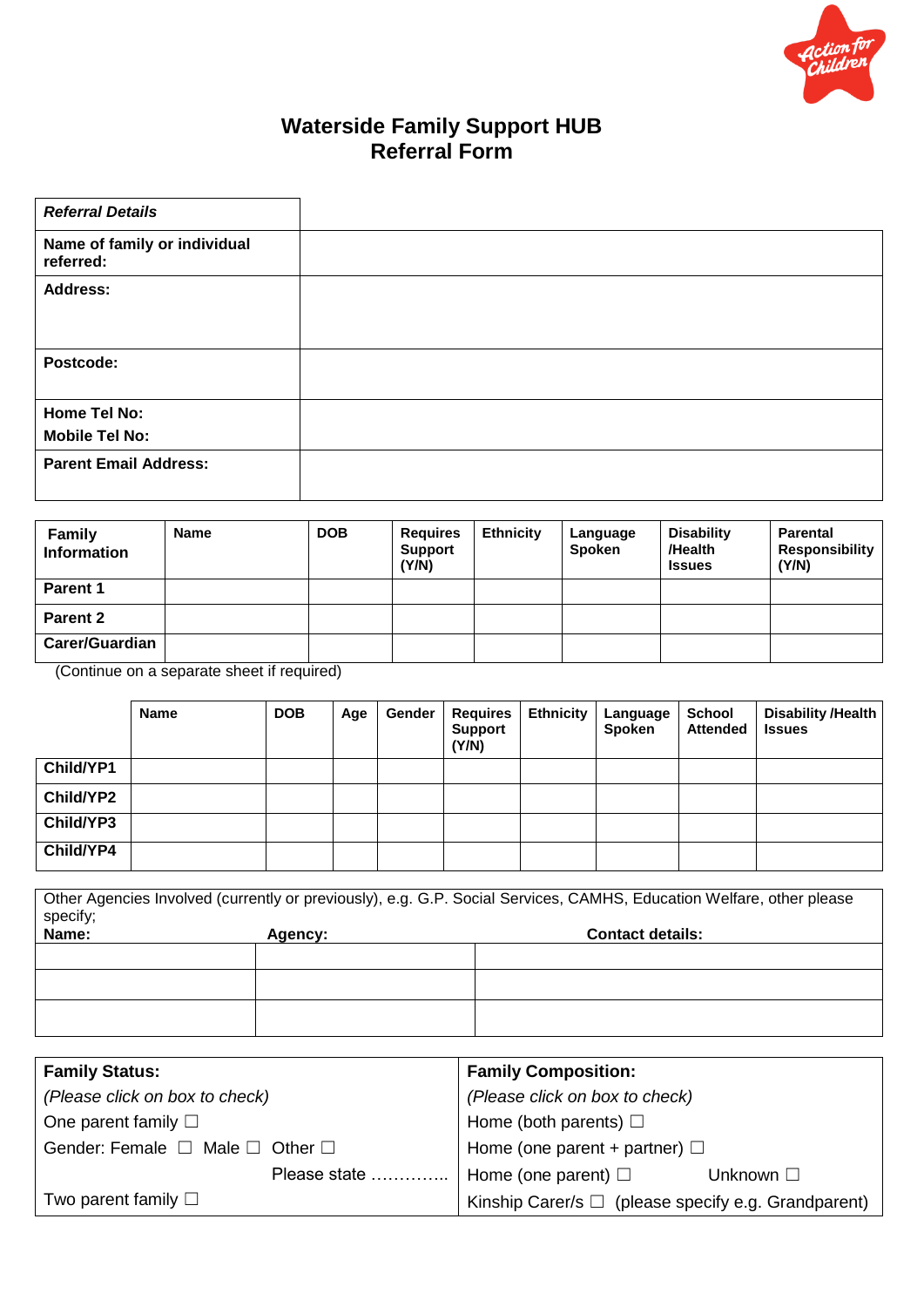

| <b>Primary Reason for this Referral</b>                                            |                                                                                         |
|------------------------------------------------------------------------------------|-----------------------------------------------------------------------------------------|
| Emotional and behavioural difficulty support for<br>primary school children $\Box$ | Emotional and behavioural difficulty support for post<br>primary school children $\Box$ |
| Emotional and behavioural difficulty support for pre-<br>school children $\square$ | Child care support $\Box$                                                               |
| Counselling services for children/young people $\Box$                              | Emotional support for child (bullying, separation etc)                                  |
| Counselling services for families I                                                | Disability support $\Box$                                                               |
| Domestic violence $\Box$                                                           | Drug/alcohol related harm/abuse by child or young<br>person (0-18) $\Box$               |
| Bereavement support (child) $\Box$                                                 | Education and employment support $\Box$                                                 |
| Parenting programmes/parenting support $\Box$                                      | School attendance                                                                       |
| Family breakdown $\Box$                                                            | Child care: Creche – After Schools. $\Box$                                              |
|                                                                                    |                                                                                         |
| Other – please state.                                                              |                                                                                         |

**Reason for Referral (Current concerns / issues:**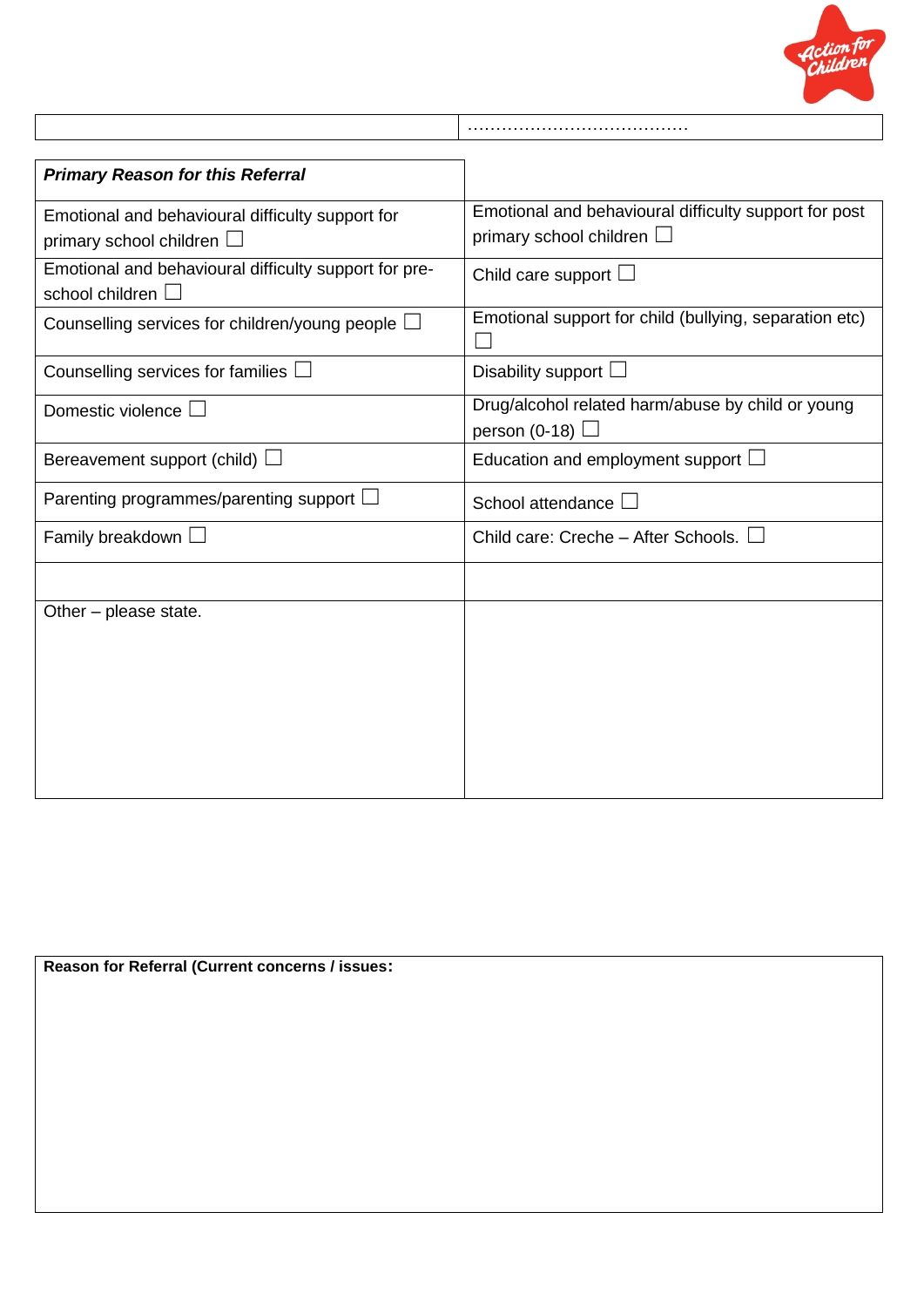

**Type of Service / Programmes Requested:**

#### **Confirmation of Consent:** PLEASE READ CAREFULLY BEFORE SIGNING

- I have read and understood the Family Support Hub Information Leaflet.
- I consent to myself/my family/my child (delete as appropriate) being referred to the Family Support Hub and on to an appropriate service provider.
- I understand and agree with the information provided and the referral to the Family Support Hub.
- I understand that a further needs assessment may be required in consultation with myself, in order to identify service(s) required.
- I understand that in order to access an appropriate service there will be a need to share information about myself or my family with Hub Members, however this will be on an agreed 'need to know' basis.

### \*Signed …………………………………………………. (Parent/Person with Parental Responsibility/Individual)

Date ……………………………

**\*Referral Forms will only be accepted with either signature or dated confirmation that verbal consent has been given.**

| <b>Referred By:</b> | <b>Contact Details:</b> |  |  |  |  |  |
|---------------------|-------------------------|--|--|--|--|--|
| Name:               | Address:                |  |  |  |  |  |
|                     |                         |  |  |  |  |  |
| Agency:             | Postcode:               |  |  |  |  |  |
| Date:               | Tel. No:                |  |  |  |  |  |
|                     | Email:                  |  |  |  |  |  |
| Date:               |                         |  |  |  |  |  |

Please return the completed form to: Waterside Hub, 83 Ledwidge Avenue, Ebrington,

Derry. BT47 6GZ;

Tel: 028 7132 9444,Email: [watersidehub@actionforchildren.org.uk](mailto:watersidehub@actionforchildren.org.uk)

#### **Monitoring Information**

**(This information will be treated confidentially and is required for Action for Children statistical recording purposes only)**

### **Child's Ethnicity / Background**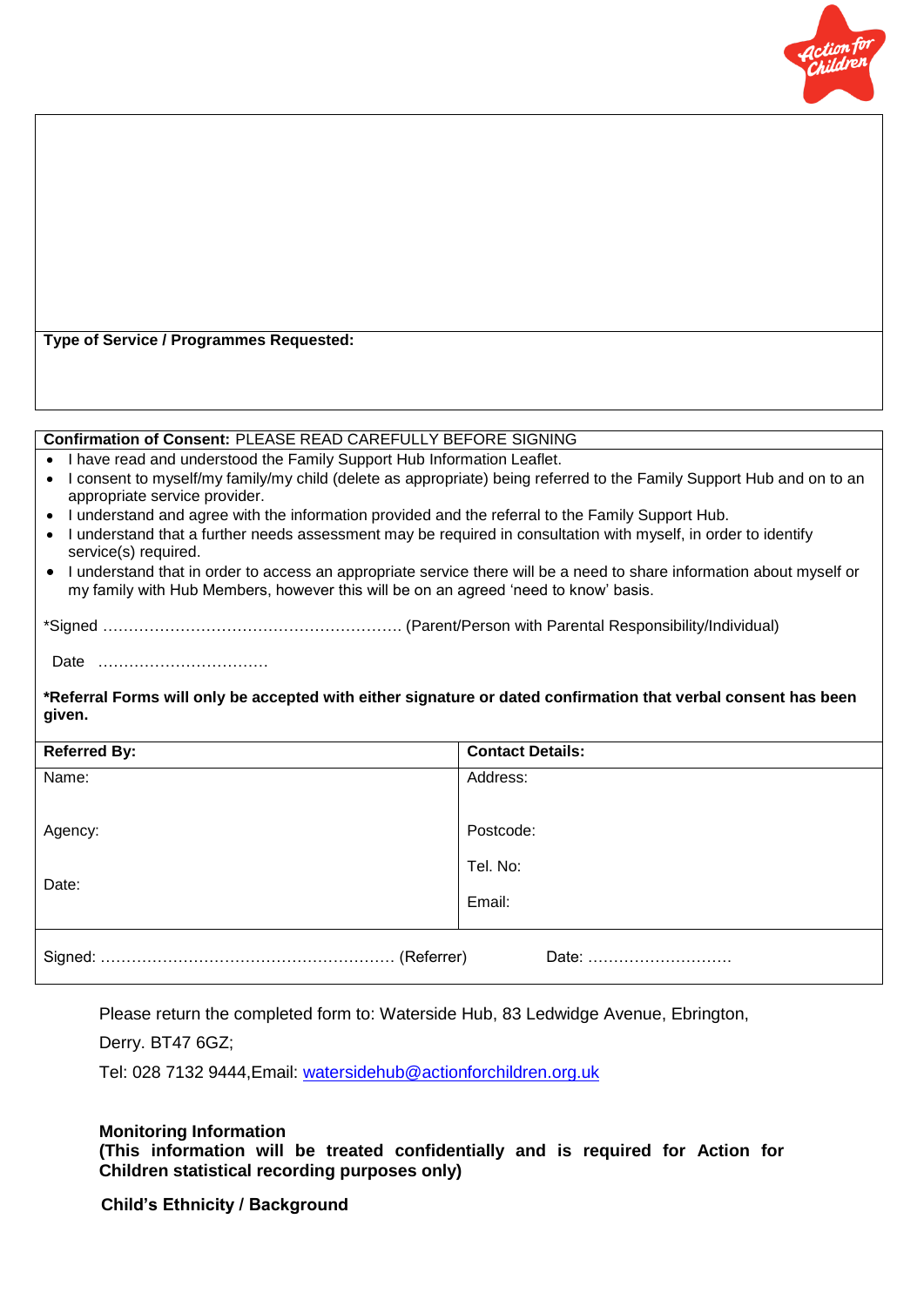

| <b>Source</b>                              | Self-Assessment<br>Other<br>(specify) |                                     |
|--------------------------------------------|---------------------------------------|-------------------------------------|
| <b>Black or Black British</b>              | Asian or Asian British                | White                               |
| Caribbean                                  | Indian                                | <b>White British</b>                |
| African                                    | Pakistani                             | White Irish                         |
| <b>Black</b><br>Any<br>other<br>Background | Bangladeshi                           | White<br>Any<br>other<br>Background |
|                                            | Any other Asian Background            |                                     |
| <b>Mixed</b>                               | <b>Other Ethnic Groups</b>            | Not given                           |
| White & Black Caribbean                    | Chinese                               | Not given                           |
| White & Black African                      | <b>Travelling Community</b>           |                                     |
| White & Asian                              |                                       |                                     |
| Please state religious background          |                                       |                                     |
| Protestant                                 | Catholic                              | Atheist                             |
| <b>Buddhist</b>                            | Hindu                                 | Jewish                              |
|                                            |                                       |                                     |
| Muslim                                     | Sikh                                  | Religion not stated                 |

**Waterside Family Support Hub.**